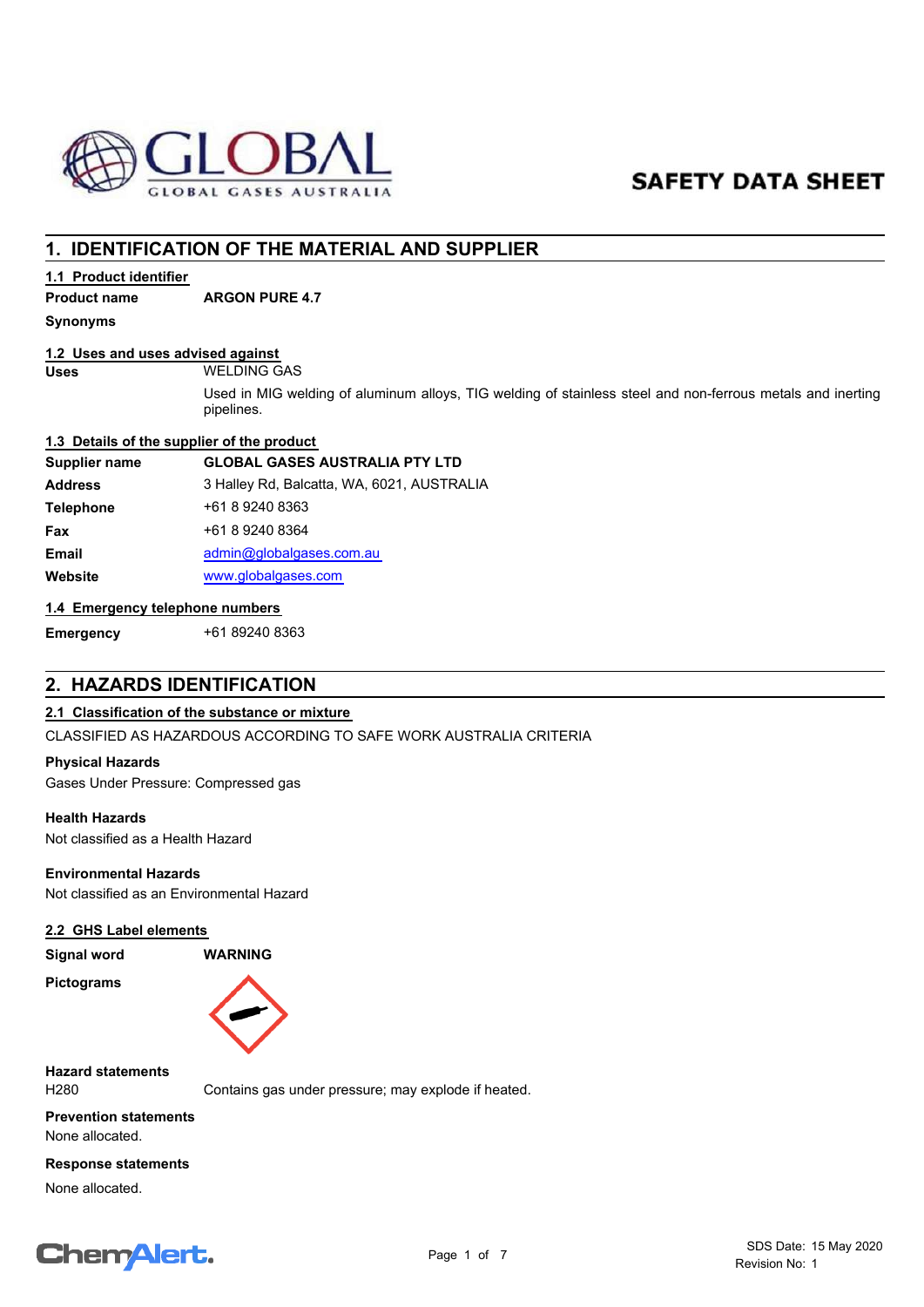# **PRODUCT NAME ARGON PURE 4.7**

#### **Storage statements**

P410 + P403 Protect from sunlight. Store in a well-ventilated place.

## **Disposal statements**

None allocated.

## **2.3 Other hazards**

Asphyxiant. Effects are proportional to oxygen displacement.

# **3. COMPOSITION/ INFORMATION ON INGREDIENTS**

## **3.1 Substances / Mixtures**

| Inaredient   | , Number<br><b>CAS</b>  | <b>EC Number</b>        | Content       |
|--------------|-------------------------|-------------------------|---------------|
| <b>ARGON</b> | 7440<br>$\sim$<br>J-31- | 147-เ<br>221<br>- ۵۱۰ . | 100%<br>$  -$ |

# **4. FIRST AID MEASURES**

## **4.1 Description of first aid measures**

| Eye                         | None required.                                                                                                                                                                                                      |
|-----------------------------|---------------------------------------------------------------------------------------------------------------------------------------------------------------------------------------------------------------------|
| <b>Inhalation</b>           | If inhaled, remove from contaminated area. To protect rescuer, use an Air-line respirator or Self Contained<br>Breathing Apparatus (SCBA). Apply artificial respiration if not breathing. Give oxygen if available. |
| <b>Skin</b>                 | None required.                                                                                                                                                                                                      |
| Ingestion                   | Ingestion is not considered a potential route of exposure.                                                                                                                                                          |
| <b>First aid facilities</b> | Eye wash facilities should be available.                                                                                                                                                                            |

## **4.2 Most important symptoms and effects, both acute and delayed**

In high concentrations may cause asphyxiation. Symptoms may include loss of mobility / consciousness. Victim may not be aware of asphyxiation.

### **4.3 Immediate medical attention and special treatment needed**

Treat symptomatically.

# **5. FIRE FIGHTING MEASURES**

## **5.1 Extinguishing media**

Use water fog to cool containers from protected area.

## **5.2 Special hazards arising from the substance or mixture**

Non flammable.

## **5.3 Advice for firefighters**

Temperatures in a fire may cause cylinders to rupture. Cool cylinders or containers exposed to fire by applying water from a protected location. Remove cool cylinders from the path of the fire. Evacuate the area if unable to keep cylinders cool. Do not approach cylinders or containers suspected of being hot.

## **5.4 Hazchem code**

2TE

- 2 Fine Water Spray.
- T Wear full fire kit and breathing apparatus. Dilute spill and run-off.
- E Evacuation of people in and around the immediate vicinity of the incident should be considered.

# **6. ACCIDENTAL RELEASE MEASURES**

# **6.1 Personal precautions, protective equipment and emergency procedures**

If the cylinder is leaking, evacuate area of personnel. Inform manufacturer/supplier of leak. Use Personal Protective Equipment (PPE) as detailed in Section 8 of the SDS.

#### **6.2 Environmental precautions**

Prevent from entering sewers, basements and workpits, or any place where its accumulation can be dangerous.

# **ChemAlert.**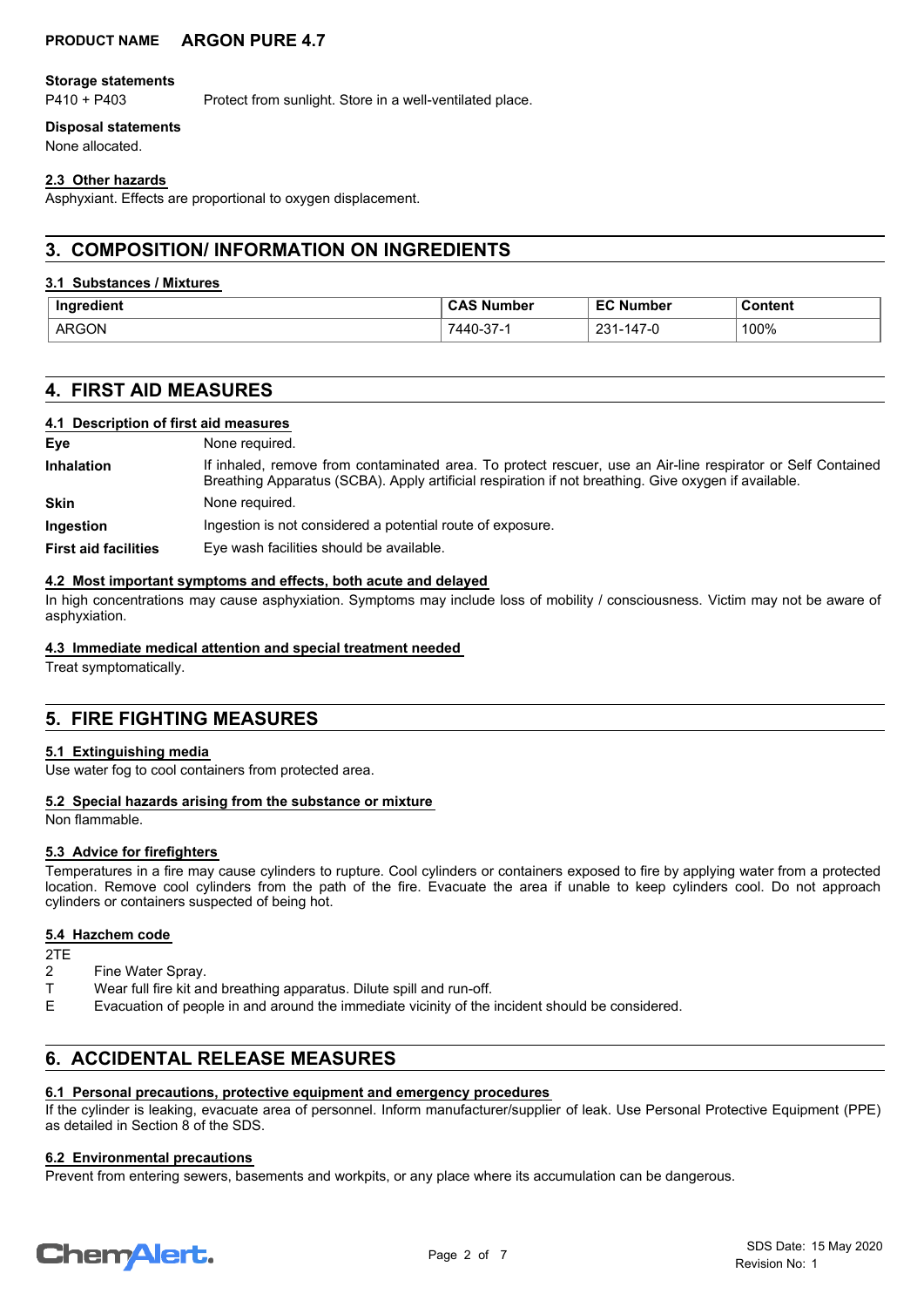#### **6.3 Methods of cleaning up**

Carefully move material to a well ventilated remote area, then allow to discharge if safe to do so. Do not attempt to repair leaking valve or cylinder safety devices.

#### **6.4 Reference to other sections**

See Sections 8 and 13 for exposure controls and disposal.

# **7. HANDLING AND STORAGE**

### **7.1 Precautions for safe handling**

Use of safe work practices are recommended to avoid inhalation. Do not drag, drop, slide or roll cylinders. The uncontrolled release of a gas under pressure may cause physical harm. Use a suitable hand truck for cylinder movement.

#### **7.2 Conditions for safe storage, including any incompatibilities**

Cylinders should be stored below 65°C in a secure area, upright and restrained to prevent cylinders from falling. Cylinders should also be stored in a dry, well ventilated area constructed of non-combustible material with firm level floor (preferably concrete), away from areas of heavy traffic and emergency exits.

#### **7.3 Specific end uses**

No information provided.

# **8. EXPOSURE CONTROLS / PERSONAL PROTECTION**

## **8.1 Control parameters**

#### **Exposure standards**

| Ingredient | Reference        | <b>TWA</b> |                   | <b>STEL</b> |                   |
|------------|------------------|------------|-------------------|-------------|-------------------|
|            |                  | ppm        | mg/m <sup>3</sup> | ppm         | mg/m <sup>3</sup> |
| Argon      | <b>SWA JAUSI</b> |            |                   | Asphvxiant  |                   |

#### **Biological limits**

No biological limit values have been entered for this product.

## **8.2 Exposure controls**

Provide suitable ventilation to minimise or eliminate exposure. Confined areas (e.g. tanks) should be adequately ventilated or gas tested. **Engineering controls**

#### **PPE**

| Eye / Face  | Wear safety glasses.                                                                                       |
|-------------|------------------------------------------------------------------------------------------------------------|
| Hands       | Wear leather gloves.                                                                                       |
| <b>Body</b> | Wear coveralls and safety boots.                                                                           |
| Respiratory | Where an inhalation risk exists, wear Self Contained Breathing Apparatus (SCBA) or an Air-line respirator. |



# **9. PHYSICAL AND CHEMICAL PROPERTIES**

# **9.1 Information on basic physical and chemical properties**

| <b>Appearance</b>       | <b>COLOURLESS GAS</b> |
|-------------------------|-----------------------|
| <b>Odour</b>            | <b>SLIGHT ODOUR</b>   |
| Flammability            | <b>NON FLAMMABLE</b>  |
| <b>Flash point</b>      | <b>NOT RELEVANT</b>   |
| <b>Boiling point</b>    | <b>NOT AVAILABLE</b>  |
| <b>Melting point</b>    | <b>NOT AVAILABLE</b>  |
| <b>Evaporation rate</b> | <b>NOT AVAILABLE</b>  |
| рH                      | <b>NOT AVAILABLE</b>  |
| <b>Vapour density</b>   | <b>NOT AVAILABLE</b>  |
|                         |                       |

# **ChemAlert.**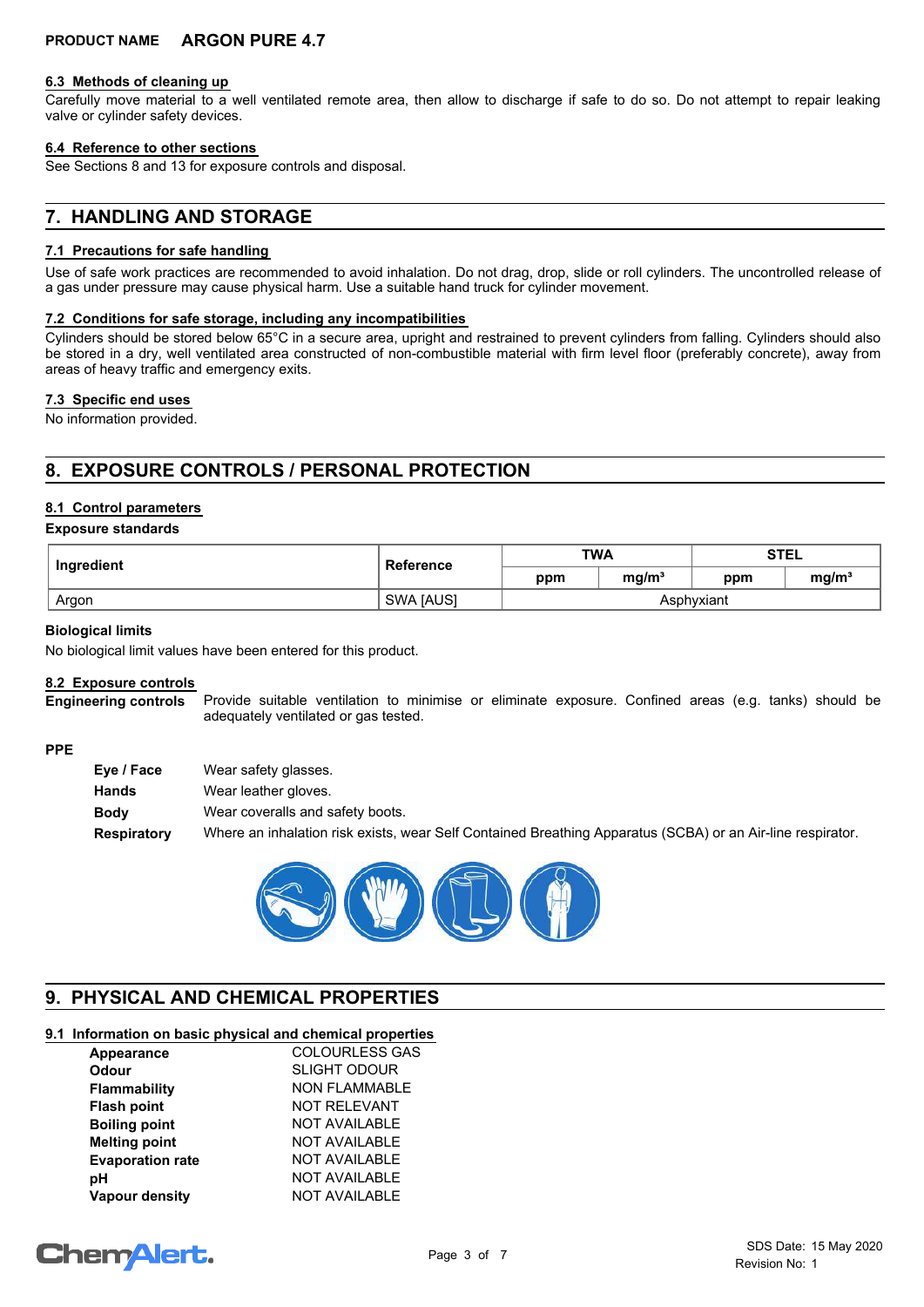# **PRODUCT NAME ARGON PURE 4.7**

#### **9.1 Information on basic physical and chemical properties**

| <b>Specific gravity</b>          | NOT AVAILABLE        |
|----------------------------------|----------------------|
| Solubility (water)               | NOT AVAILABLE        |
| Vapour pressure                  | NOT AVAILABLE        |
| <b>Upper explosion limit</b>     | NOT REI EVANT        |
| <b>Lower explosion limit</b>     | NOT REI EVANT        |
| <b>Partition coefficient</b>     | NOT AVAILABLE        |
| <b>Autoignition temperature</b>  | NOT AVAILABLE        |
| <b>Decomposition temperature</b> | NOT AVAILABLE        |
| Viscosity                        | NOT AVAILABLE        |
| <b>Explosive properties</b>      | <b>NOT AVAILABLE</b> |
| <b>Oxidising properties</b>      | <b>NOT AVAILABLE</b> |
| Odour threshold                  | NOT AVAILABLE        |

# **10. STABILITY AND REACTIVITY**

## **10.1 Reactivity**

Carefully review all information provided in sections 10.2 to 10.6.

# **10.2 Chemical stability**

Stable under recommended conditions of storage.

## **10.3 Possibility of hazardous reactions**

Polymerization will not occur.

## **10.4 Conditions to avoid**

Avoid shock, friction, heavy impact, heat, sparks, open flames and other ignition sources.

## **10.5 Incompatible materials**

Compatible with most commonly used materials.

## **10.6 Hazardous decomposition products**

May evolve toxic gases if heated to decomposition.

# **11. TOXICOLOGICAL INFORMATION**

#### **11.1 Information on toxicological effects**

| <b>Acute toxicity</b>              | Based on available data, the classification criteria are not met.                                                                                                                 |  |  |
|------------------------------------|-----------------------------------------------------------------------------------------------------------------------------------------------------------------------------------|--|--|
| <b>Skin</b>                        | Not classified as a skin irritant.                                                                                                                                                |  |  |
| Eye                                | Not classified as an eye irritant.                                                                                                                                                |  |  |
| <b>Sensitisation</b>               | Not classified as causing skin or respiratory sensitisation.                                                                                                                      |  |  |
| <b>Mutagenicity</b>                | Not classified as a mutagen.                                                                                                                                                      |  |  |
| Carcinogenicity                    | Not classified as a carcinogen.                                                                                                                                                   |  |  |
| <b>Reproductive</b>                | Not classified as a reproductive toxin.                                                                                                                                           |  |  |
| STOT - single<br>exposure          | Asphyxiant. Effects are proportional to oxygen displacement. Over exposure may result in dizziness,<br>drowsiness, weakness, fatigue, breathing difficulties and unconsciousness. |  |  |
| <b>STOT</b> - repeated<br>exposure | Not classified as causing organ damage from repeated exposure.                                                                                                                    |  |  |
| <b>Aspiration</b>                  | Not applicable to gases and gas mixtures.                                                                                                                                         |  |  |

# **12. ECOLOGICAL INFORMATION**

## **12.1 Toxicity**

No ecological damage caused by this product.

## **12.2 Persistence and degradability**

The product is expected to biodegrade and is not expected to persist for long periods in an aquatic environment.

# **ChemAlert.**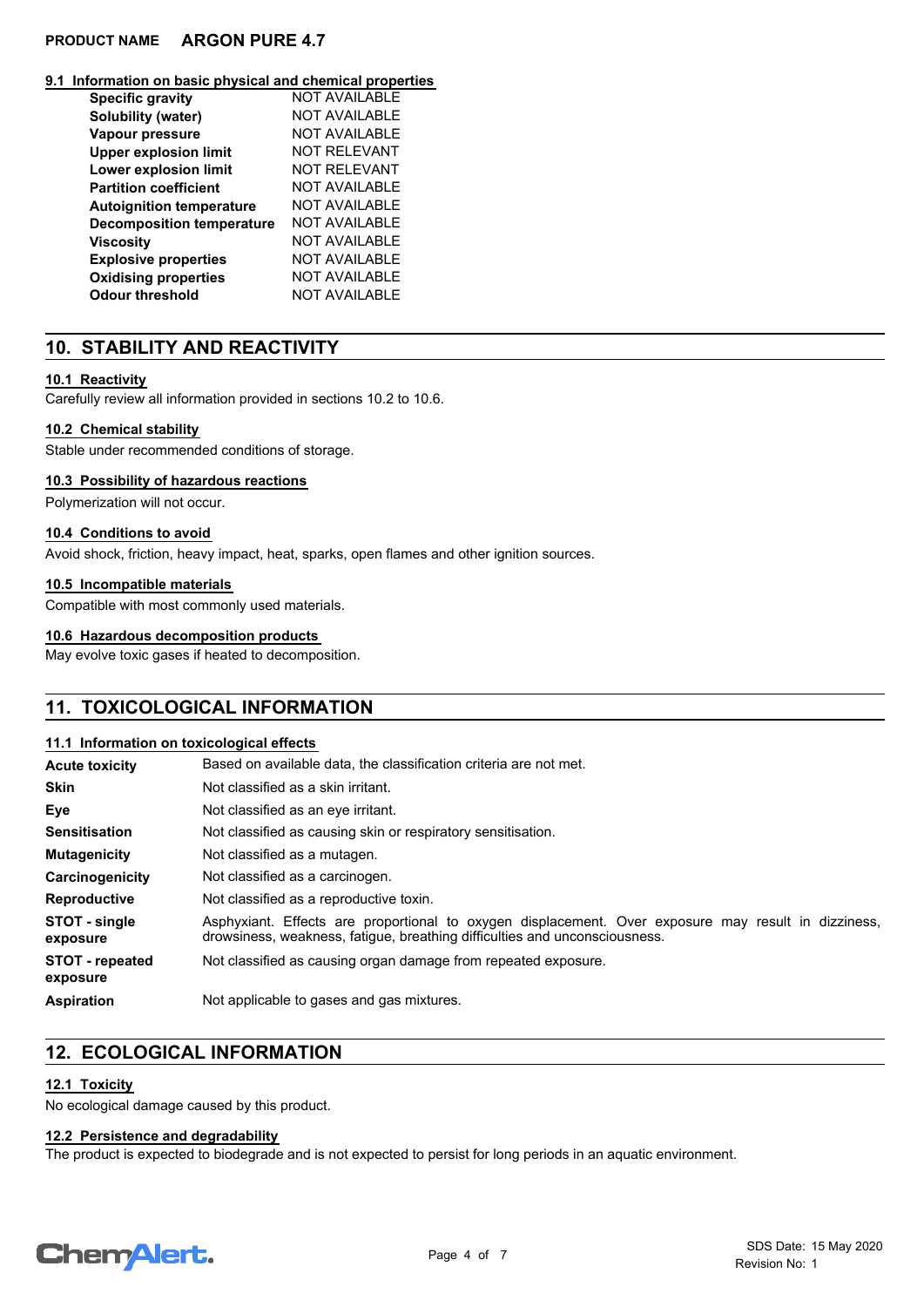# **PRODUCT NAME ARGON PURE 4.7**

#### **12.3 Bioaccumulative potential**

This product does not bioaccumulate.

# **12.4 Mobility in soil**

The substance is a gas, not applicable.

# **12.5 Other adverse effects**

No information provided.

# **13. DISPOSAL CONSIDERATIONS**

# **13.1 Waste treatment methods**

Cylinders should be returned to the manufacturer or supplier for disposal of contents. **Waste disposal**

Legislation **Dispose of in accordance with relevant local legislation.** 

# **14. TRANSPORT INFORMATION**

# **CLASSIFIED AS A DANGEROUS GOOD BY THE CRITERIA OF THE ADG CODE**



|                                     | <b>LAND TRANSPORT (ADG)</b>                | <b>SEA TRANSPORT (IMDG / IMO)</b>          | AIR TRANSPORT (IATA / ICAO)                |
|-------------------------------------|--------------------------------------------|--------------------------------------------|--------------------------------------------|
| 14.1 UN Number                      | 1956                                       | 1956                                       | 1956                                       |
| 14.2 Proper<br><b>Shipping Name</b> | COMPRESSED GAS, N.O.S.<br>(contains argon) | COMPRESSED GAS, N.O.S.<br>(contains argon) | COMPRESSED GAS, N.O.S.<br>(contains argon) |
| 14.3 Transport<br>hazard class      | 2.2                                        | 2.2                                        | 22                                         |
| 14.4 Packing Group                  | None allocated.                            | None allocated.                            | None allocated.                            |

# **14.5 Environmental hazards**

Not a Marine Pollutant

# **14.6 Special precautions for user**

| <b>Hazchem code</b> | 2TF                                                                                          |
|---------------------|----------------------------------------------------------------------------------------------|
| <b>GTEPG</b>        | 2C1                                                                                          |
| EmS                 | $F-C. S-V$                                                                                   |
| Other information   | Ensure cylinder is separated from driver and that outlet of relief device is not obstructed. |

# **15. REGULATORY INFORMATION**

| 15.1 Safety, health and environmental regulations/legislation specific for the substance or mixture |                                                                                                                                                                    |  |  |
|-----------------------------------------------------------------------------------------------------|--------------------------------------------------------------------------------------------------------------------------------------------------------------------|--|--|
| <b>Poison schedule</b>                                                                              | A poison schedule number has not been allocated to this product using the criteria in the Standard for the<br>Uniform Scheduling of Medicines and Poisons (SUSMP). |  |  |
| <b>Classifications</b>                                                                              | Safework Australia criteria is based on the Globally Harmonised System (GHS) of Classification and<br>Labelling of Chemicals.                                      |  |  |
| <b>Inventory listings</b>                                                                           | <b>AUSTRALIA: AICS (Australian Inventory of Chemical Substances)</b><br>All components are listed on AICS, or are exempt.                                          |  |  |

# **16. OTHER INFORMATION**

#### **Additional information**

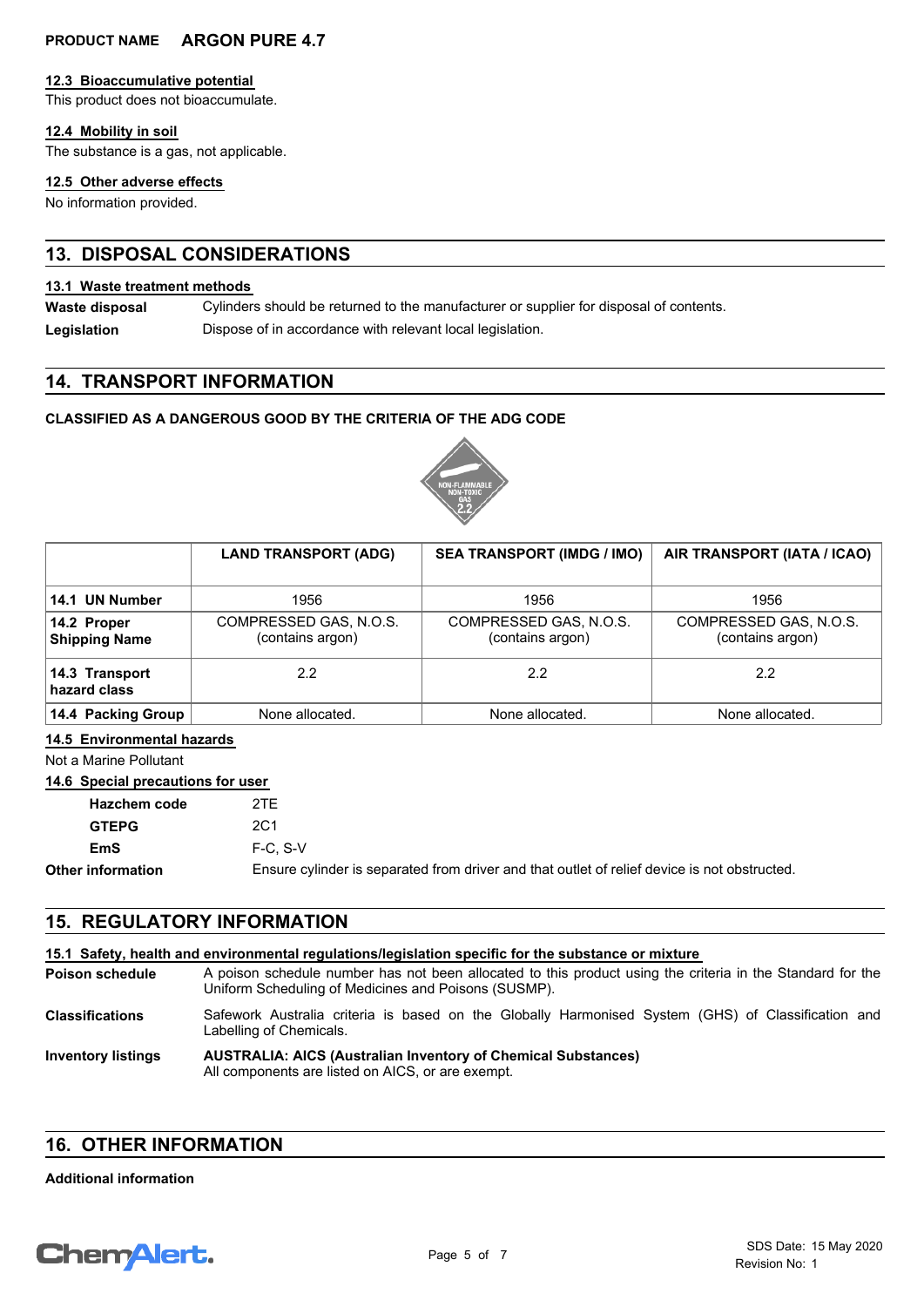The storage of significant quantities of gas cylinders must comply with AS4332 The storage and handling of gases in cylinders.

APPLICATION METHOD: Gas regulator of suitable pressure and flow rating fitted to cylinder or manifold with low pressure gas distribution to equipment.

#### PERSONAL PROTECTIVE EQUIPMENT GUIDELINES:

The recommendation for protective equipment contained within this report is provided as a guide only. Factors such as form of product, method of application, working environment, quantity used, product concentration and the availability of engineering controls should be considered before final selection of personal protective equipment is made.

#### HEALTH EFFECTS FROM EXPOSURE:

It should be noted that the effects from exposure to this product will depend on several factors including: form of product; frequency and duration of use; quantity used; effectiveness of control measures; protective equipment used and method of application. Given that it is impractical to prepare a report which would encompass all possible scenarios, it is anticipated that users will assess the risks and apply control methods where appropriate.

| <b>Abbreviations</b> | <b>ACGIH</b>                                   | American Conference of Governmental Industrial Hygienists                                                                                                                                                                                                                                                                                                                                                                                                              |
|----------------------|------------------------------------------------|------------------------------------------------------------------------------------------------------------------------------------------------------------------------------------------------------------------------------------------------------------------------------------------------------------------------------------------------------------------------------------------------------------------------------------------------------------------------|
|                      | CAS#                                           | Chemical Abstract Service number - used to uniquely identify chemical compounds                                                                                                                                                                                                                                                                                                                                                                                        |
|                      | <b>CNS</b>                                     | Central Nervous System                                                                                                                                                                                                                                                                                                                                                                                                                                                 |
|                      | EC No.                                         | EC No - European Community Number                                                                                                                                                                                                                                                                                                                                                                                                                                      |
|                      | <b>EMS</b>                                     | Emergency Schedules (Emergency Procedures for Ships Carrying Dangerous<br>Goods)                                                                                                                                                                                                                                                                                                                                                                                       |
|                      | <b>GHS</b>                                     | <b>Globally Harmonized System</b>                                                                                                                                                                                                                                                                                                                                                                                                                                      |
|                      | <b>GTEPG</b>                                   | Group Text Emergency Procedure Guide                                                                                                                                                                                                                                                                                                                                                                                                                                   |
|                      | IARC                                           | International Agency for Research on Cancer                                                                                                                                                                                                                                                                                                                                                                                                                            |
|                      | LC50                                           | Lethal Concentration, 50% / Median Lethal Concentration                                                                                                                                                                                                                                                                                                                                                                                                                |
|                      | LD50                                           | Lethal Dose, 50% / Median Lethal Dose                                                                                                                                                                                                                                                                                                                                                                                                                                  |
|                      | mg/m <sup>3</sup>                              | Milligrams per Cubic Metre                                                                                                                                                                                                                                                                                                                                                                                                                                             |
|                      | OEL                                            | Occupational Exposure Limit                                                                                                                                                                                                                                                                                                                                                                                                                                            |
|                      | рH                                             | relates to hydrogen ion concentration using a scale of 0 (high acidic) to 14 (highly<br>alkaline).                                                                                                                                                                                                                                                                                                                                                                     |
|                      | ppm                                            | Parts Per Million                                                                                                                                                                                                                                                                                                                                                                                                                                                      |
|                      | STEL                                           | Short-Term Exposure Limit                                                                                                                                                                                                                                                                                                                                                                                                                                              |
|                      | STOT-RE                                        | Specific target organ toxicity (repeated exposure)                                                                                                                                                                                                                                                                                                                                                                                                                     |
|                      | STOT-SE                                        | Specific target organ toxicity (single exposure)                                                                                                                                                                                                                                                                                                                                                                                                                       |
|                      | <b>SUSMP</b>                                   | Standard for the Uniform Scheduling of Medicines and Poisons                                                                                                                                                                                                                                                                                                                                                                                                           |
|                      | <b>SWA</b>                                     | Safe Work Australia                                                                                                                                                                                                                                                                                                                                                                                                                                                    |
|                      | TLV                                            | <b>Threshold Limit Value</b>                                                                                                                                                                                                                                                                                                                                                                                                                                           |
|                      | <b>TWA</b>                                     | Time Weighted Average                                                                                                                                                                                                                                                                                                                                                                                                                                                  |
| <b>Report status</b> |                                                | This document has been compiled by RMT on behalf of the manufacturer, importer or supplier of the<br>product and serves as their Safety Data Sheet ('SDS').                                                                                                                                                                                                                                                                                                            |
|                      |                                                | It is based on information concerning the product which has been provided to RMT by the<br>manufacturer, importer or supplier or obtained from third party sources and is believed to represent<br>the current state of knowledge as to the appropriate safety and handling precautions for the product<br>at the time of issue. Further clarification regarding any aspect of the product should be obtained<br>directly from the manufacturer, importer or supplier. |
|                      | in this SDS.                                   | While RMT has taken all due care to include accurate and up-to-date information in this SDS, it<br>does not provide any warranty as to accuracy or completeness. As far as lawfully possible, RMT<br>accepts no liability for any loss, injury or damage (including consequential loss) which may be<br>suffered or incurred by any person as a consequence of their reliance on the information contained                                                             |
| <b>Prepared by</b>   | Western Australia 6005<br>Fax: +61 8 9322 1794 | Risk Management Technologies<br>5 Ventnor Ave, West Perth<br>Phone: +61 8 9322 1711<br>Email: info@rmt.com.au<br>Web: www.rmtglobal.com                                                                                                                                                                                                                                                                                                                                |